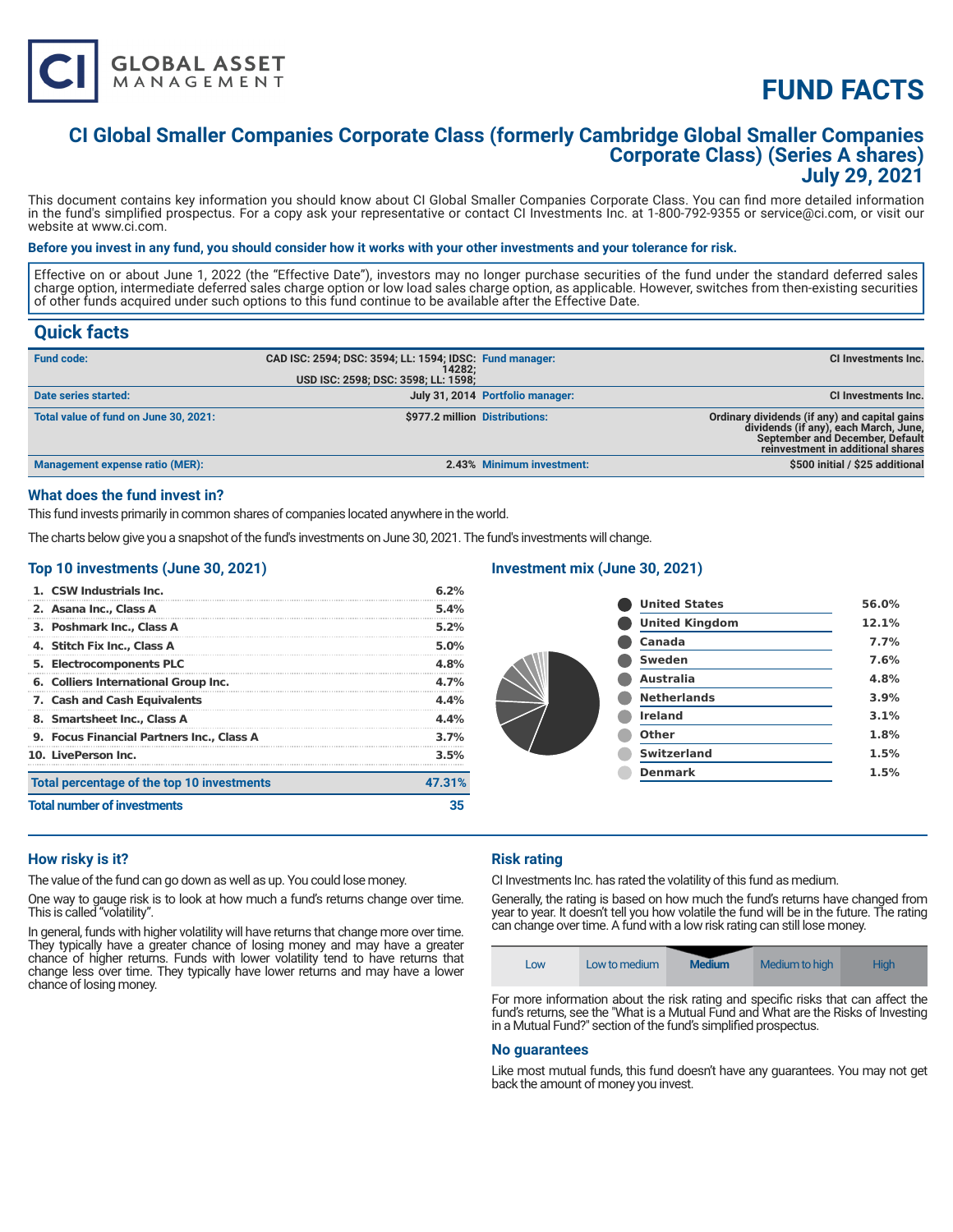## **CI Global Smaller Companies Corporate Class (formerly Cambridge Global Smaller Companies Corporate Class) (Series A shares)**

#### **How has the fund performed?**

This section tells you how Series A securities of the fund have performed over the past 6 calendar years. Returns are after expenses have been deducted. These expenses reduce the fund's returns.

#### **Year-by-year returns**

This chart shows how Series A securities of the fund performed in each of the past 6 calendar years. This fund series dropped in value in 1 of the last 6 calendar years. The range of returns and change from year to year can help you assess how risky the fund has been in the past. It does not tell you how the fund will perform in the future.



#### **Best and worst 3-month returns**

This table shows the best and worst returns for Series A securities of the fund in a 3- month period over the past 6 calendar years. The best and worst 3-month returns could be higher or lower in the future. Consider how much of a loss you could afford to take in a short period of time.

|                     | <b>Return</b> | 3 months ending | If you invested \$1,000 at the beginning of the period |
|---------------------|---------------|-----------------|--------------------------------------------------------|
| <b>Best return</b>  | 30.3%         | June 30. 2020   | Your investment would be \$1,303.                      |
| <b>Worst return</b> | $-23.7%$      | March 31, 2020  | Vour investment would be \$763.                        |

#### **Average return**

As at June 30, 2021, a person who invested \$1,000 in this series of units of the fund 6 years ago now has \$2,148. This works out to an annual compound return of 11.7%.

#### **Who is this fund for?**

#### **This fund may be suitable for you if you:**

- are seeking growth of capital associated with equity securities located anywhere in the world
- are investing for the medium and/or long term<br>• can tolerate medium risk
- can tolerate medium risk

#### **A word about tax**

In general, you'll have to pay income tax on any money you make on a fund. How much you pay depends on the tax laws of where you live and whether you hold the fund in a registered plan, such as a Registered Retirement Savings Plan or a Tax-Free Savings Account.

Keep in mind that if you hold your fund in a non-registered account, fund distributions are included in your taxable income, whether you get them in cash or have them reinvested.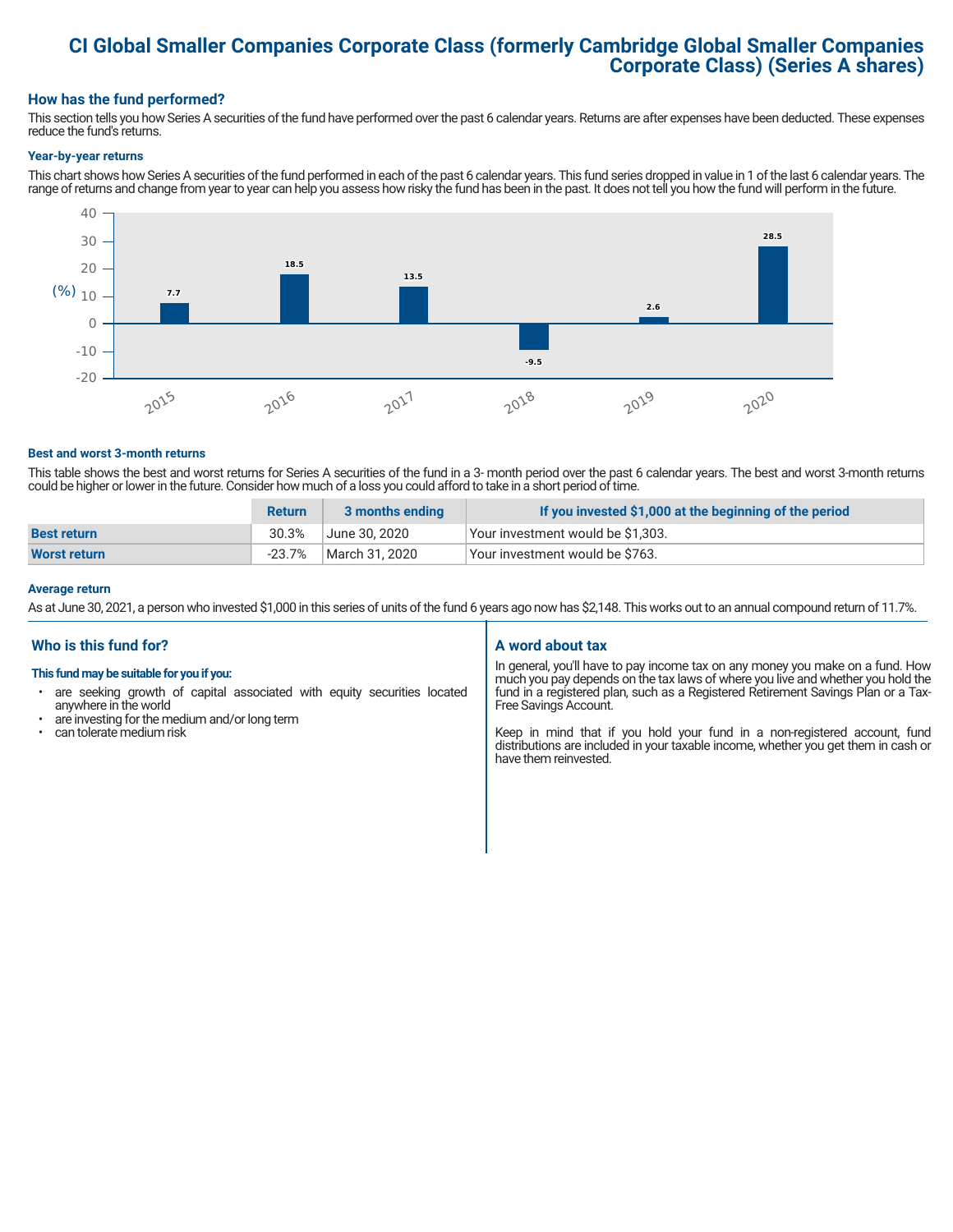# **CI Global Smaller Companies Corporate Class (formerly Cambridge Global Smaller Companies Corporate Class) (Series A shares)**

#### **How much does it cost?**

The following tables show the fees and expenses you could pay to buy, own and sell Series A securities of the fund. The fees and expenses — including any commissions — can vary among series of a fund and among funds. Higher commissions can influence representatives to recommend one investment over another. Ask about other funds and investments that may be suitable for you at a lower cost.

#### **1. Sales charges**

You may have to choose a sales charge option when you buy Series A securities of the fund. Ask about pros and cons of each option.

| What you pay                           |                                                     | <b>How it works</b>                                                                                                                                                                                                                                                                   |
|----------------------------------------|-----------------------------------------------------|---------------------------------------------------------------------------------------------------------------------------------------------------------------------------------------------------------------------------------------------------------------------------------------|
| in percent $(\%)$                      | in dollars<br>$(\$)$                                |                                                                                                                                                                                                                                                                                       |
| Initial sales charge                   |                                                     |                                                                                                                                                                                                                                                                                       |
| 0 to 5.0% of the amount you buy        | \$0 to<br>\$50.00 on<br>every<br>\$1,000 you<br>pay | You and your representative decide on the rate.<br>The initial sales charge is deducted from the amount you buy. It goes to your representative's firm as a commission.                                                                                                               |
| <b>Standard deferred sales charges</b> |                                                     |                                                                                                                                                                                                                                                                                       |
| If you sell within:                    | \$0 to<br>\$55.00 on                                | The standard deferred sales charge is a set rate and is deducted from the amount you sell based on the initial cost and<br>number of those securities.<br>When you buy the fund, we pay your representative's firm a commission of 5%. Any standard deferred sales charge you pay     |
| 5.5%<br>1 year of buying               | every<br>\$1,000 of                                 | when you sell the fund goes to us.                                                                                                                                                                                                                                                    |
| 5.0%<br>2 years of buying              | original<br>cost you                                | You can sell up to 10% of your securities each year without paying a standard deferred sales charge subject to certain<br>restrictions ("10% free redemption right"). Your 10% free redemption right is reduced by the equivalent number of securities                                |
| 5.0%<br>3 years of buying              | sell                                                | you would have received if you had reinvested any cash distributions you received during the calendar year. If you exercised<br>your 10% redemption right and redeem your securities before the standard deferred sales charge schedule has expired, your                             |
| 4.0%<br>4 years of buying              |                                                     | standard deferred sales charge on a full redemption would be the same as if you had not redeemed securities under your<br>10% free redemption right.                                                                                                                                  |
| 4.0%<br>5 years of buying              |                                                     | If you hold the fund in a non-registered account, if applicable, you can ask to receive cash distributions which are not<br>subject to standard deferred sales charges.                                                                                                               |
| 3.0%<br>6 years of buying              |                                                     | You can switch between standard deferred sales charge funds at any time without paying this sales charge. The standard                                                                                                                                                                |
| 2.0%<br>7 years of buying              |                                                     | deferred sales charge schedule will be based on the date you bought securities of the first fund and the rates and duration<br>of such schedule shall continue to apply.                                                                                                              |
| 0.0%<br>After 7 years                  |                                                     | Your securities will be converted into the initial sales charge option after the expiry of the standard deferred sales charge<br>schedule if you qualify for CI Prestige (and if available for your securities) and such securities will participate in CI Prestige.                  |
|                                        |                                                     |                                                                                                                                                                                                                                                                                       |
| Intermediate deferred sales charges    |                                                     |                                                                                                                                                                                                                                                                                       |
| If you sell within:                    | \$0 to<br>\$55.00 on<br>every                       | The intermediate deferred sales charge is a set rate and is deducted from the amount you sell based on the initial cost and<br>number of those securities.<br>When you buy the fund, we pay your representative's firm a commission of 4%. Any intermediate deferred sales charge you |
| 5.5%<br>1 year of buying               | \$1,000 of<br>original                              | pay when you sell the fund goes to us.<br>You can sell up to 10% of your securities each year without paying an intermediate deferred sales charge subject to certain                                                                                                                 |
| 5.0%<br>2 years of buying              | cost you                                            | restrictions. Your 10% free redemption right is reduced by the equivalent number of securities you would have received if                                                                                                                                                             |
| 4.5%<br>3 years of buying              | sell                                                | you had reinvested any cash distributions you received during the calendar year. If you exercised your 10% redemption right<br>and redeem your securities before the intermediate deferred sales charge schedule has expired, your intermediate deferred                              |
| 4.0%<br>4 years of buying              |                                                     | sales charge on a full redemption would be the same as if you had not redeemed securities under your 10% free redemption<br>riaht.                                                                                                                                                    |
| 3.5%<br>5 years of buying              |                                                     | If you hold the fund in a non-registered account, if applicable, you can ask to receive cash distributions which are not<br>subject to intermediate deferred sales charges.                                                                                                           |
| 3.0%<br>6 years of buying              |                                                     | You can switch between intermediate deferred sales charge funds at any time without paying this sales charge. The<br>intermediate deferred sales charge schedule will be based on the date you bought securities of the first fund and the rates                                      |
| 1.5%<br>7 years of buying              |                                                     | and duration of such schedule shall continue to apply.                                                                                                                                                                                                                                |
| 0.0%<br>After 7 years                  |                                                     | Your securities will be converted into the initial sales charge option after the expiry of the intermediate deferred sales<br>charge schedule if you qualify for CI Prestige (and if available for your securities) and such securities will participate in CI                        |
|                                        |                                                     | Prestige.                                                                                                                                                                                                                                                                             |
| Low-load sales charges                 |                                                     |                                                                                                                                                                                                                                                                                       |
| If you sell within:                    | \$0 to                                              | The low-load sales charge is a set rate and is deducted from the amount you sell based on the initial cost and number of                                                                                                                                                              |
|                                        | \$30.00 on<br>every                                 | those securities.<br>When you buy the fund, we pay your representative's firm a commission of up to 2.5%. Any low-load sales charge you pay                                                                                                                                           |
| 3.0%<br>1 year of buying               | \$1,000 of<br>original                              | when you sell the fund goes to us.<br>If you hold the fund in a non-registered account, if applicable, you can ask to receive cash distributions which are not                                                                                                                        |
| 2.5%<br>2 years of buying<br>2.0%      | cost you<br>sell                                    | subject to low-load sales charges.<br>You can switch between low-load sales charge funds at any time without paying this sales charge. The low-load sales                                                                                                                             |
| 3 years of buying<br>0.0%              |                                                     | charge schedule will be based on the date you bought securities of the first fund and the rates and duration of such<br>schedule shall continue to apply.                                                                                                                             |
| After 3 years                          |                                                     | Your securities will be converted into the initial sales charge option after the expiry of the low-load sales charge schedule if<br>you qualify for CI Prestige (and if available for your securities) and such securities will participate in CI Prestige.                           |